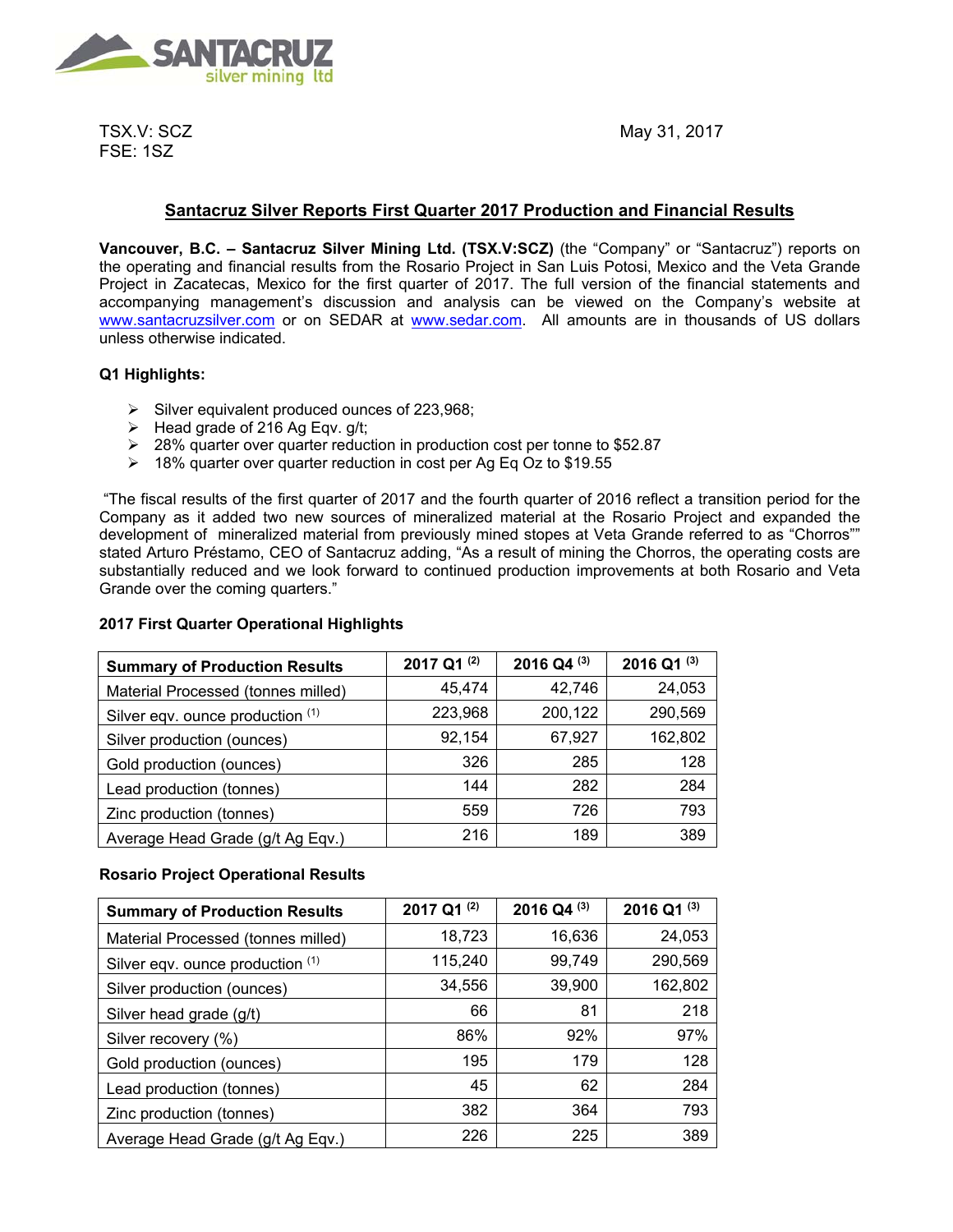

# **Veta Grande Project Operational Results**

| <b>Summary of Production Results</b> | 2017 Q1 (2) | $2016$ Q4 $(3)$ |
|--------------------------------------|-------------|-----------------|
| Material Processed (tonnes milled)   | 26,751      | 26,110          |
| Silver eqv. ounce production (1)     | 108,728     | 100,373         |
| Silver production (ounces)           | 57,598      | 28,027          |
| Silver head grade (g/t)              | 117         | 57              |
| Silver recovery (%)                  | 57%         | 58%             |
| Gold production (ounces)             | 131         | 106             |
| Lead production (tonnes)             | 99          | 220             |
| Zinc production (tonnes)             | 177         | 362             |
| Average Head Grade (g/t Ag Eqv.)     | 209         | 165             |

Note 1 AgEqvOz=(Au\*Pau)+(Ag\*Pag)+(Pb\*Ppb\*2205)+(Zn\*Pzn\*2205) (Pag)

Metal Prices Q1 2017<sup>2</sup>: Ag \$16.00, Au \$1,150, Pb \$0.90, Zn \$1.15 Metal Prices Q1 and Q4 2016<sup>3</sup>: Ag \$14.50, Au \$1,100, Pb \$0.76, Zn \$0.71

## **2017 First Quarter Financial Highlights**

|                                                                      | 2017 Q1   | 2016 Q4   | 2016 Q1   |
|----------------------------------------------------------------------|-----------|-----------|-----------|
| Financial <sup>(1)</sup>                                             |           |           |           |
| Revenue                                                              | \$2,085   | \$1,874   | \$3,537   |
| Mine Operations Income (Loss) (6)                                    | \$(1,059) | \$(1,896) | \$462     |
| Net Income (Loss) $(2)$                                              | \$1,490   | \$(3,646) | \$(3,000) |
| Net Income (Loss) Per Share - Basic (\$/share)                       | 0.01      | (0.02)    | (0.03)    |
| Adjusted EBITDA <sup>(5)</sup>                                       | \$(848)   | \$(1,560) | \$601     |
| Operating $(1)$                                                      |           |           |           |
| Material Processed (tonnes milled)                                   | 45.474    | 42.746    | 24,053    |
| Silver Equivalent Produced (ounces) <sup>(3)</sup>                   | 223,968   | 200,122   | 290,569   |
| Silver Equivalent Sold (payable ounces) <sup>(4)</sup>               | 163,457   | 166,734   | 318,596   |
| Production Cost per Tonne <sup>(5)</sup>                             | 52.87     | 72.33     | 103.28    |
| Cash Cost per Silver Equivalent (\$/oz.) <sup>(5)</sup>              | 19.55     | 23.97     | 10.93     |
| All-in Sustaining Cost per Silver Equivalent (\$/oz.) <sup>(5)</sup> | 24.56     | 26.15     | 14.10     |
| Average Realized Silver Price per Ounce (\$/oz.) (5) (7)             | 17.31     | 16.55     | 17.00     |

**(1)** The Veta Grande Project commenced commercial production effective October 1, 2016 and therefore is not included in the 2016 Q1 financial or operating results.

- **(2)** The net income of \$1,490 reported in Q1 2017 is after recording a non-cash credit to income of \$3,308 with respect to a change in derivative liability.
- (3) Silver equivalent ounces produced in 2017 have been calculated using prices of US\$16.00/oz., US\$1,150/oz., US\$1.00/lb. and US\$1.15/lb. for silver, gold, lead and zinc respectively applied to the metal content of the lead and zinc concentrates produced by the Rosario Project as well as by the Veta Grande Project. Silver equivalent ounces produced in 2016 have been calculated using prices of US\$14.50/oz., US\$1,100/oz., US\$0.76/lb and US\$0.71/lb for silver, gold, lead and zinc respectively applied to the metal content of the lead and zinc concentrates produced by the Rosario Project during the first and fourth quarters of 2016 as well as by the Veta Grande Project during the fourth quarter of 2016.
- **(4)** Silver equivalent sold ounces in the first quarter of 2016 has been calculated using a realized silver price of US\$17.00/oz., after giving effect to certain forward metal sales entered into in connection with the JMET Agreement.
- **(5)** The Company reports non-IFRS measures which include Production Cost per Tonne, Cash Cost per Silver Equivalent, All-in Sustaining Cost per Silver Equivalent and Average Realized Silver Price per Ounce. These measures are widely used in the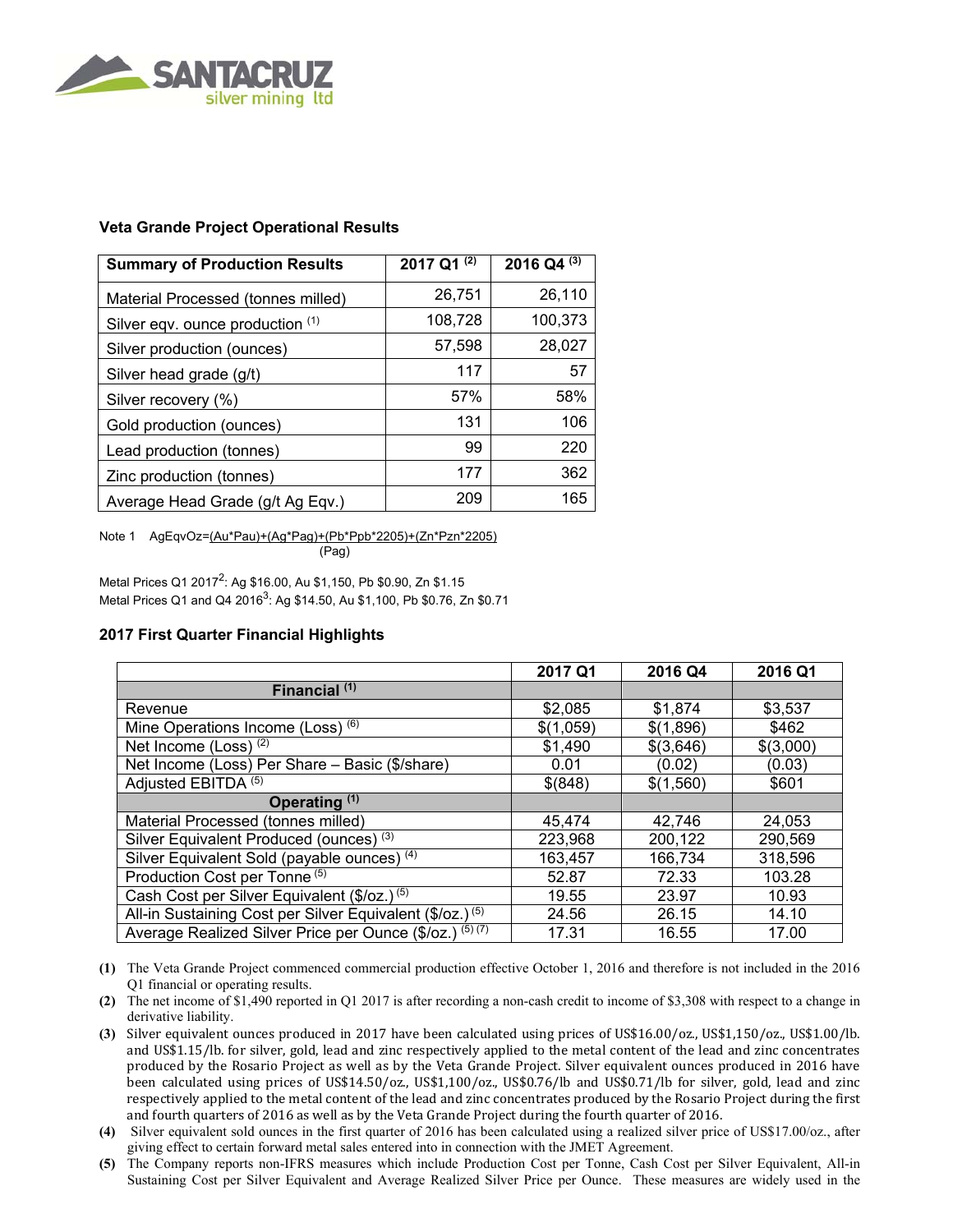

mining industry as a benchmark for performance, but do not have a standardized meaning and may differ from methods used by other companies with similar descriptions.

- **(6)** The Company reports additional non-IFRS measures which include Mine Operations Income (Loss) and Adjusted EBITDA. These additional financial disclosure measures are intended to provide additional information.
- **(7)** Average realized silver price per ounce is prior to all treatment, smelting and refining charges. The average realized silver price per ounce for the first quarter of 2016 has been calculated after giving effect to certain forward metal sales entered into in connection with the JMET Agreement.

## **Rosario Project Update**

In Q1 2017 silver equivalent production from the Rosario Project increased by 16% (15,491 ounces) compared to Q4 2016. The improved production reflects the impact of the Cinco Estrellas Property and Membrillo Property as alternate sources of mill feed at the Rosario milling facility that resulted in a 13% increase in tonnes milled and higher recoveries for gold and zinc.

During the first quarter of 2017 and continuing into mid-May, the Company completed a new access ramp at the Cinco Estrellas Property from surface to Level 3 that shortly will be extended to Level 5. The new ramp has larger dimensions that will allow haulage trucks to access from Level 1 to Level 5 thereby greatly improving the transportation of mineralized material to surface. Currently there is approximately 2,000 tonnes of mineralized material that has just been hauled to surface grading on average 2.6 g/t Au and 60 g/t Ag based on samples taken from the stockpile of mined material. Management now expects to continue accessing mineralized material of similar or higher grades at the Cinco Estrellas Property based on sampling of planned mining stopes.

On May 29, 2017 the Company entered into the Membrillo Agreement. In connection with this agreement and with the concurrence of Grupo Mexico, the Company began development work at the Membrillo Vein late in the fourth quarter of 2016 and to date has completed approximately 816 metres of development drifting on Level 1 and is now advancing a ramp (145 metres completed to date) to Level 2 which will be 30 metres below Level 1. To date 7,504 tonnes of mineralized material from development works has been delivered to the Rosario Project mill facility for processing, with an average head grade of 30 g/t Ag; 0.24 g/t Au; 2.73% Zn; and 0.34% Pb.

The Company expects that once full mining operations are achieved at the Membrillo Vein the combined daily production from the Membrillo Vein and the Cinco Estrellas property will range from 450 to 500 tpd with an additional 100 to 150 tpd of mineralized material being delivered to the Rosario Project mill facility from the Rosario Mine. This diversification of feed to the Rosario Project's mill gives management much greater flexibility in developing and executing its operations plan at its Rosario Project.

## **Veta Grande Project Update**

During the fourth quarter of 2016 mineralized material from the Chorros within the Veta Grande vein was identified and accessed from old workings below Level 3 at the Garcia mine. During the first quarter of 2017 approximately 26,700 tonnes of material at an estimated head grade of 117 g/t Ag, 0.83% Zn, 0.48% Pb and 0.24 g/t Au was processed at the Veta Grande Project, largely sourced from the Chorros.

Mineralized material from the Chorros will be a primary source of mill feed to the Veta Grande milling facility in 2017, combined with mineralized material from other mine working faces recently developed at the Garcia mine. At present the Company is extracting mineralized material from seven Chorros and expects to bring two additional Chorros online by mid-June. In connection with this matter during the first half of 2017 the Company plans to drive an access ramp for a vertical depth of 180 metres (150 metres completed to date) from the current workings at the Veta Grande vein, the largest of the vein systems contained within the Garcia mine.

In concert with the current optimized mine plan, the Company is deferring the installation of the 1,250 tonneper-day ball mill, 4,000 tonne-per-day crushing circuit and 4,000 tonne-per-day zinc thickener and filter press until the second half of 2017.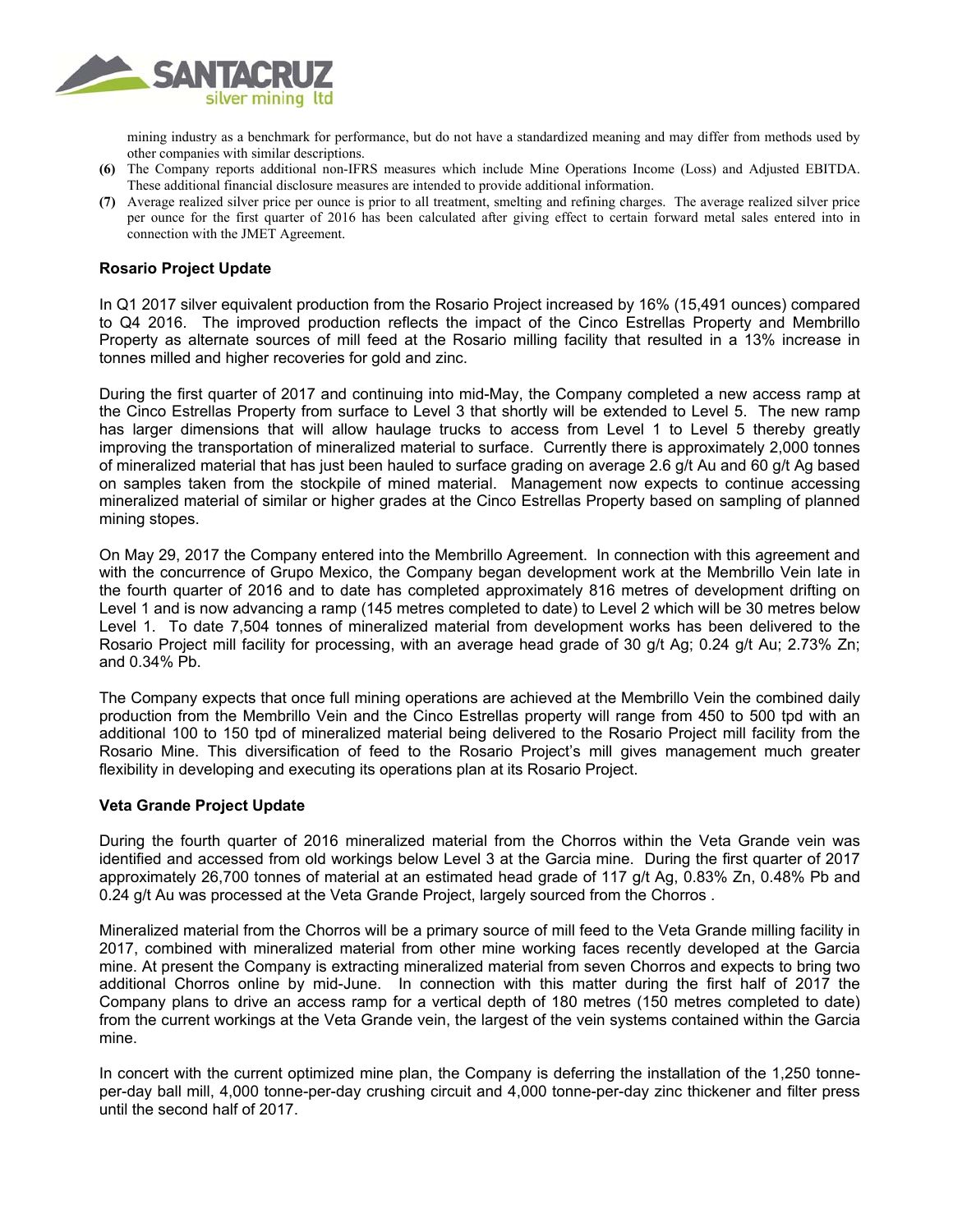

## **About Santacruz Silver Mining Ltd.**

Santacruz is a Mexican focused silver company with two producing silver projects (Rosario, including the Cinco Estrellas property and Membrillo Vein, and the right to operate the Veta Grande silver project and milling facility); and three exploration properties including the Gavilanes property, Minillas property and Zacatecas properties. The Company is managed by a technical team of professionals with proven track records in developing, operating and discovering silver mines in Mexico. Our corporate objective is to become a mid-tier silver producer.

'signed'

Arturo Préstamo Elizondo, President, Chief Executive Officer and Director

For further information please contact:

Neil MacRae Santacruz Silver Mining Ltd. Email: info@santacruzsilver.com Telephone: (604) 569-1609

*Neither the TSX Venture Exchange nor its Regulation Services Provider (as that term is defined in the policies of the TSX Venture Exchange) accepts responsibility for the adequacy or accuracy of this release.* 

#### *Forward looking information*

*Certain statements contained in this news release constitute "forward-looking information" as such term is used in applicable Canadian securities laws. Forward-looking information is based on plans, expectations and estimates of management at the date the information is provided and is subject to certain factors and assumptions. In making the forward-looking statements included in this news release, the Company has applied several material assumptions, that the Company's financial condition and development plans do not change as a result of unforeseen events, that third party mineralized material to be milled by the Company will* have properties consistent with management's expectations, that the Company will receive all required *regulatory approvals, and that future metal prices and the demand and market outlook for metals will remain stable or improve. Forward-looking information is subject to a variety of risks and uncertainties and other factors that could cause plans, estimates and actual results to vary materially from those projected in such forward-looking information. Factors that could cause the forward-looking information in this news release to change or to be inaccurate include, but are not limited to, the risk that any of the assumptions referred to prove not to be valid or reliable, which could result in lower revenue, higher cost, or lower production levels; delays and/or cessation in planned work; changes in the Company's financial condition and development plans; delays in regulatory approval; risks associated with the interpretation of data (including in respect of the third party mineralized material) regarding the geology, grade and continuity of mineral deposits; the possibility that results will not be consistent with the Company's expectations, as well as the other risks and uncertainties applicable to mineral exploration and development activities and to the Company as set forth in the Company's continuous disclosure filings filed under the Company's profile at www.sedar.com. There can be no assurance that any forward-looking information will prove to be accurate, as actual results and future events could differ materially from those anticipated in such statements. Accordingly, the reader should not place any undue reliance on forward-looking information or statements. The Company undertakes no obligation to update forward-looking information or statements, other than as required by applicable law.*